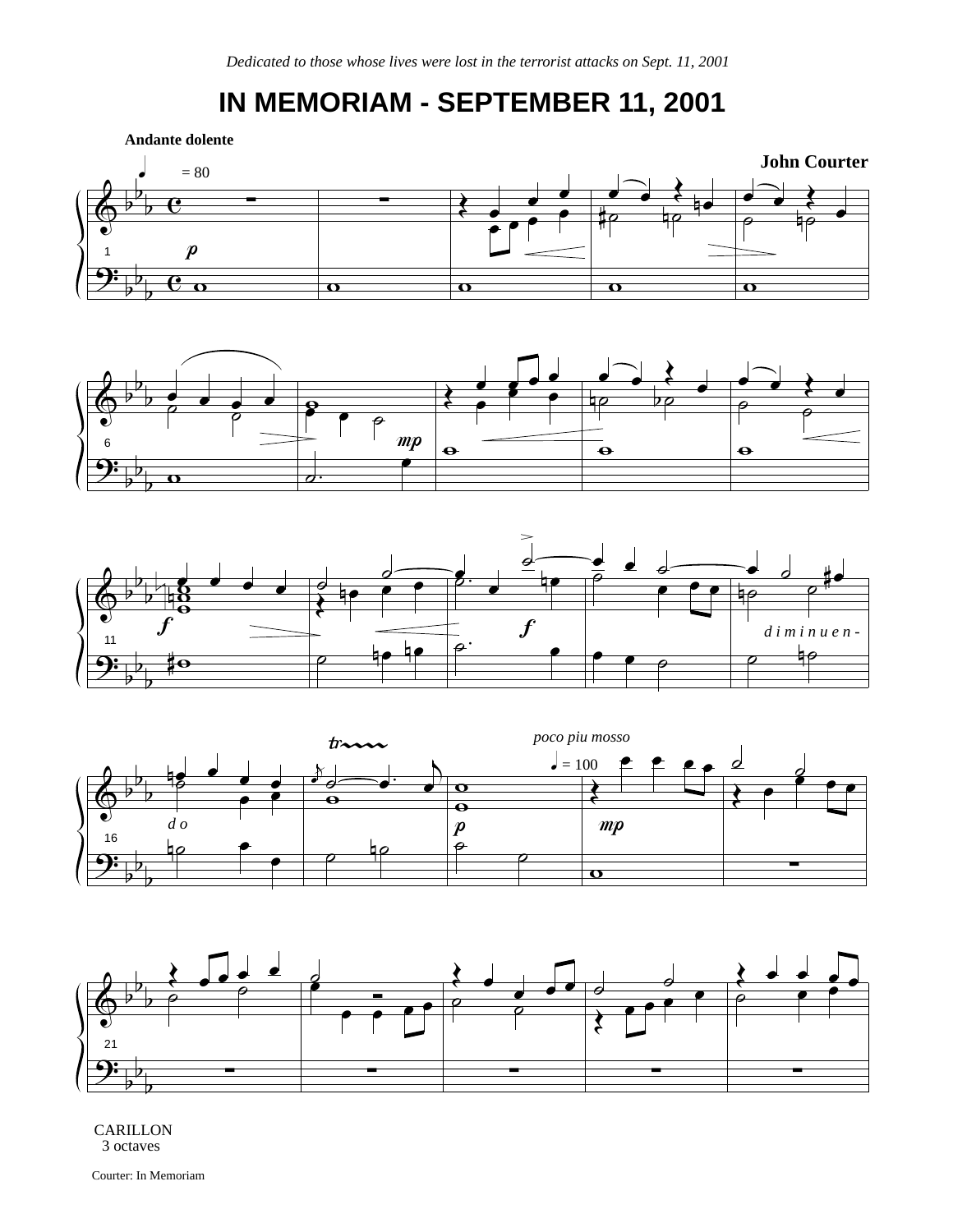









 $\displaystyle{ *}$  begin small notes on the beat

-2-